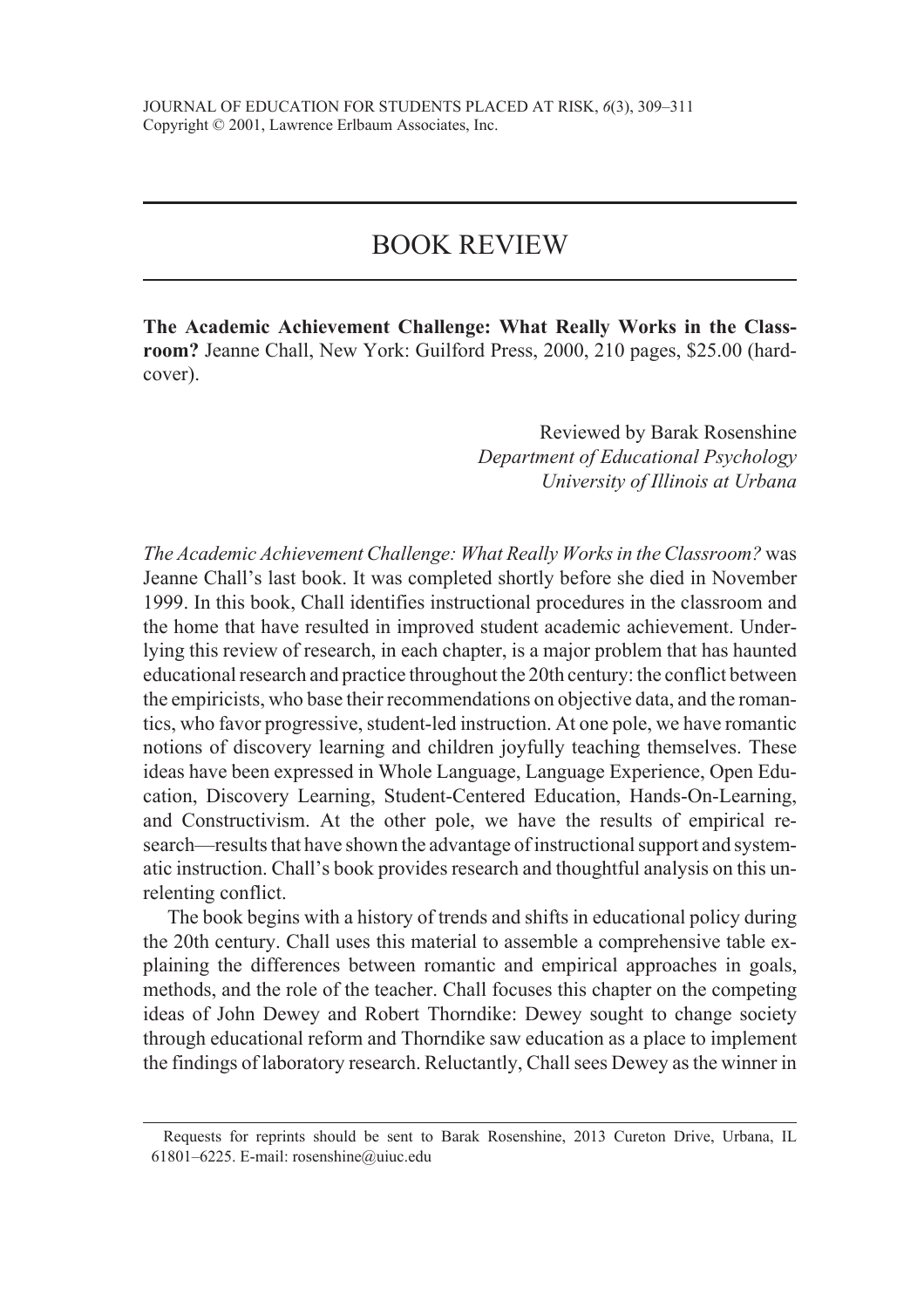educational practice because she believes that most educators prefer the multiple activities that occur during student-centered instruction.

Chapter 4 is a scholarly history of the swings between student-centered and teacher-centered instruction in reading, math, science, and social studies. The chapter summarizes a number of evaluations comparing the romantic and empiri cal approaches. Chall notes that in the area of beginning reading, the research syn theses by Chall (1967), Bond and Dykstra (1967), Adams (1990), and Snow, Burns, and Griffin (1998) all reached the same conclusion: The use of systematic phonics in primary grades results in better achievement. Chall asks, "Why do we not accept the research findings and base our instruction on it?" (p. 65). The answer she gives is that most educators have a preference for student-centered instruction and will not accept results that conflict with their ideology. Chall wrote that the romantic view of children (and *romantic* is her term)

is imbued with love and hope. This view holds that a child learns to read as naturally as he learns to speak, if only we encourage him to use his language and his cognition when he reads interesting books. But sadly, this view has been proven by research, theory, and practice to be less effective than a code-emphasis, particularly for children who are at risk for learning to read. (pp. 67–68)

Chapter 5 presents a review of the empirical research in instructional procedures, particularly the process-outcome research as summarized by Gage and by Brophy and Good.

Chapter 6 summarizes descriptive studies of three progressive schools: Dewey's laboratory school; Bertrand Russell's Hill School; and the Gary, Indiana Schools. Chall describes the practices in these schools and notes the academic difficulties the schools encountered in implementing their ideas on progressive education.

Chall concludes this book with two recommendations for improving the aca demic achievement of our students: (a) a greater emphasis on a traditional, teacher-centered approach to instruction and curriculum and (b) the need for a greater awareness of scientific results in the education community. One problem, of course, is that in the past, scientific results have been rejected by those who put ideology before data.

Thus, we note that after 50 years of extensive, heavily funded research, there is still no common consensus regarding best teaching practice, no common body of knowledge about instruction, and no common standards of practice. This problem is not due to a lack of research or of consistent, replicated findings. As Chall noted, "the problem, in beginning reading, is not the research. The results of the research on beginning reading have been the same since the 1920s. The problem is getting people to accept the results of this research." And here, no compromise, no recon ciliation has been possible. The romantics reject all objective test results, claiming